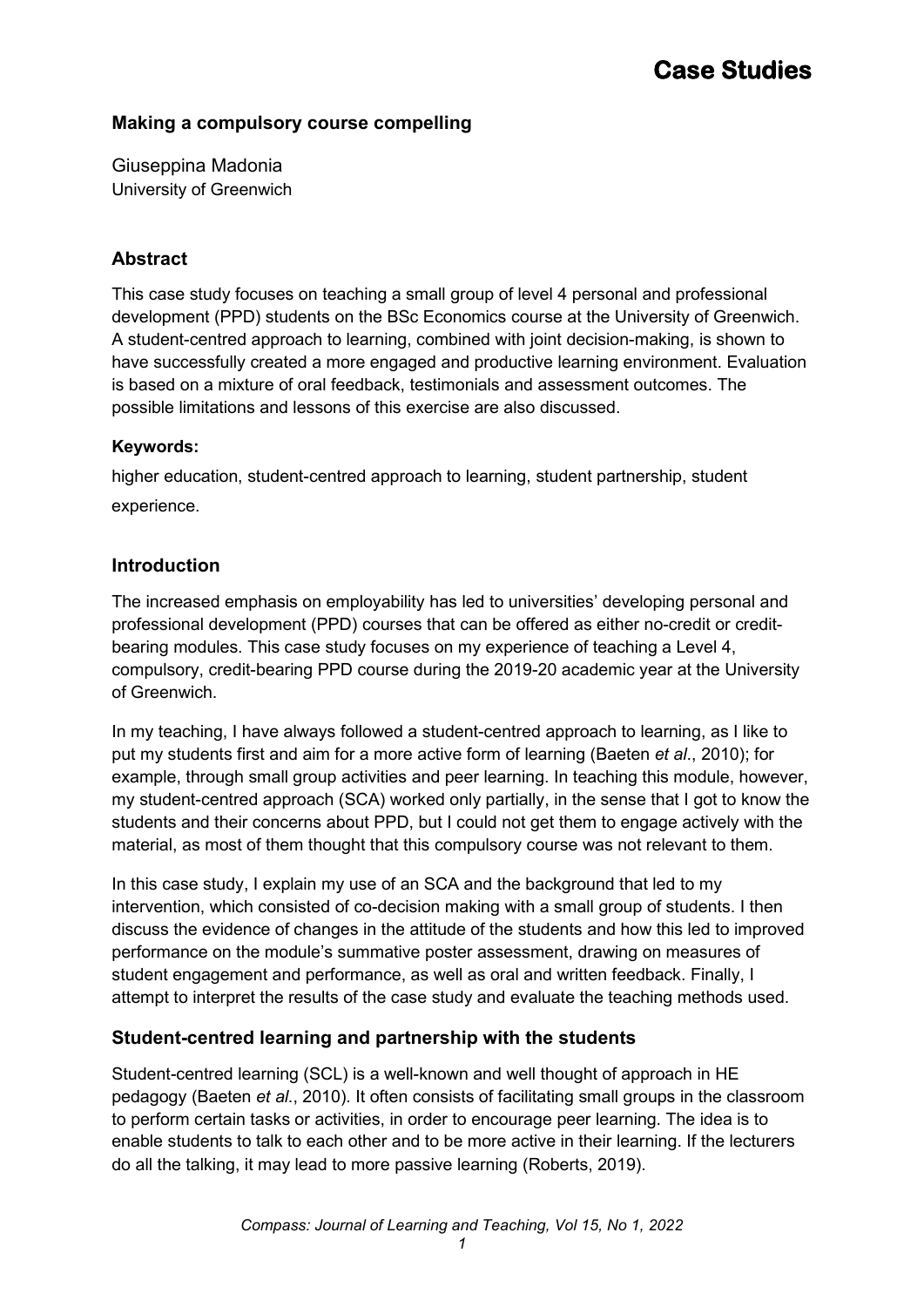Although student-centred teaching methods may be conducive to a deep learning approach, there are other factors that may determine whether this results in a successful outcome. Harju and Åkerblom (2017), for example, suggest that a student-centred framework alone does not necessarily increase student involvement and lead to a better outcome. Trinidad (2020) discusses the practical challenges for implementing this approach (including the fact that some students may not be comfortable speaking up in class).

The literature on 'students as partners' (SaP) in learning and teaching demonstrates that this can also be an effective way to facilitate student engagement (Healey and Healey, 2019b). The partnership framework points to four distinct, though overlapping, SaP categories: "*learning, teaching and assessment, subject-based research and inquiry, scholarship of teaching and learning (SoTL), curriculum design & pedagogic consultancy*" (Healey and Healey, 2019b, p5). There are several guides for creating partnerships with students. Bovill, Felten and Cook-Sather (2014) provide guidance on the use of partnership with students in learning and teaching and report some previous applications, including partnerships in research (Healey and Jenkins, 2009), in the creation of curricula (Bovill, 2014) and in the creation of course content (Cook-Sather, Bovill and Felten, 2014).

There are, however, some challenges in starting a partnership with students. Most importantly, there is an unequal level of subject knowledge between lecturers and students and an unequal power relationship. The latter can be overcome by the voluntary participation of all the members in the group and their agreeing the objectives of the partnership, which sets its context and limits (Bovill *et al*., 2014). Choosing which group of students to involve is also important and, for this, I think that getting to know each student in the group, facilitated by a SCA, is a prerequisite for starting a partnership.

### **The case study**

I was given a PPD group of ten BSc economics students (Economics and International Business Department) in my 2019-20 teaching timetable. PPD is a fifteen-credit module for Level 4 students, which is also offered to other programmes in the department and to international partners. The allocated time was two hours per week for one semester, which were intended to be split into a lecture and a seminar. Overall, the PPD module had nearly two hundred students and they were taught in small groups of ten to twelve. The module leader had uploaded into the Moodle platform the lectures, the questions for the seminars and the assessment details. The latter was in the form of MyWritingLab online tests which contributed 20% of the module grade and a portfolio, which overall had a 80% weighting and comprised different tasks: a mock job application (25%), a group poster presentation (25%) and an individual reflective report (50%).

I spoke to the students, got to know them, helped them to split into two groups, gave them the tasks and encouraged them to start working together. My objective was to create a student-centred environment (Harju and Åkerblom, 2017), which I find facilitates students' learning. To begin with, discussion with students focused on their concerns about the course material. Their initial impression was that the course was not relevant to them, as there was repetition of content from secondary school, from other previous experiences or from prior reading. At this point, they perceived assessment as overly complicated and some students reported that they would prefer to withdraw from the module, while others said they were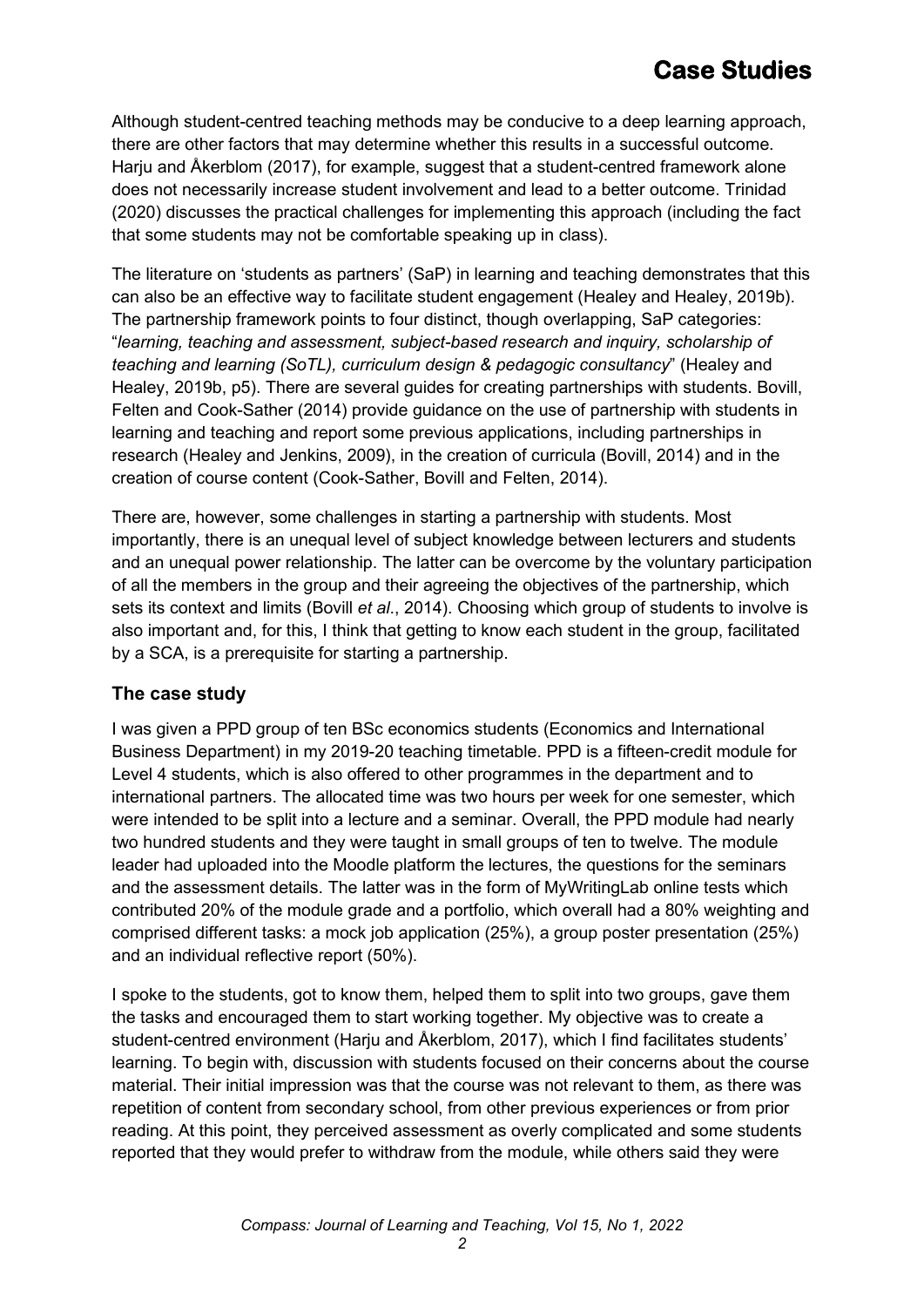bored. As Elpidorou (2018, p.1) puts it: "*Boredom informs one of the presence of an unsatisfactory situation* …"

I reflected on this and, after the class, talked to the students individually and wrote down some of their comments. To address the problem of the lack of engagement, I decided to develop a joint decision-making partnership with the students. In each weekly session, we would decide together on the material to cover in the lecture and seminar. At the same time, we also agreed that they would work hard on the research necessary for the assessment to achieve an excellent outcome in the production and presentation of the poster.

Partnerships with students can occur in many diverse ways (Healey, Flint and Harrington, 2014). My objective was to enhance learning in my group by giving the students some decision-making power over the content of the taught sessions. Although decision-making was an element of my collaboration with the students, the partnership was limited in scope; for example, we could not change the module assessment. As Healey and Healey (2019a, p.1) comment, "*Undertaking partnership is messy and no single approach will be effective in all cases*."

With this agreement in place, I began to present the content in the lecture slides. The students were now all focused and the classroom turned into a dynamic place where students were empowered to say when they felt that the material was not relevant to them. When this happened, discussion followed, in which the students who had come forward spoke about their previous learning about the part of the lecture which they wanted me to skip and we would then elaborate on any additional aspects that they had not covered. This is a form of recontextualisation of students' practical experiences to an academic context (Harju and Åkerblom, 2017). It is also in line with Race (2020, p.19), who notes that it is important that we help students to discover "*strengths they already have*". Time went by quickly and it was evident from their behaviour that the students were much happier and more fully engaged.

In the second part of the two-hour sessions, the students had to perform some tasks; these took place in small groups. Because of the joint decision-making and shared ownership of the session content, engagement gradually increased and students began to have lively discussions in which they drew on their own experiences and perspectives. My role became the facilitator of their learning. In the pedagogic context of a student-centred framework, the lecturer facilitates the control over the acquisition and production of knowledge by the students (Frambach *et al.*, 2014), but I had achieved this only after entering the co-decision partnership with them.

As for the assessment, the agreement was that they would decide how to do this in their assigned group of five. The online tests and preparation of the mock job application were straightforward, but the poster presentation was a more stretching task as they had to create and present, as a group of ten, an academic poster on a topic relevant for their programme of study. The completed poster would then be used for a presentation for which they would get a grade and, finally, they would produce an individual reflective report on their learning experience, to be submitted in the second semester.

In line with the partnership approach, I let the students decide the research project through brainstorming individual ideas, including mine. The members of the group then suggested,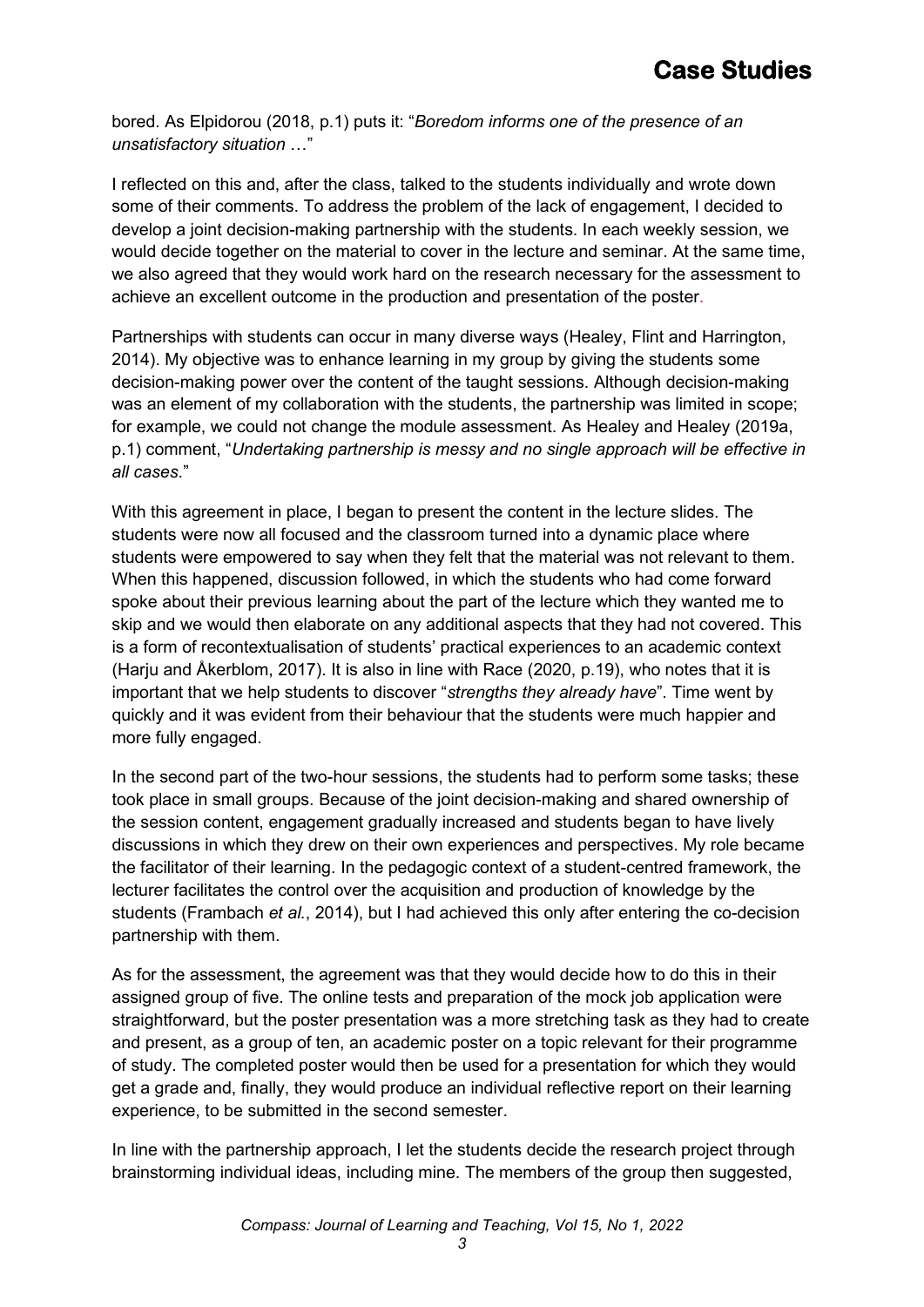explained and discussed various equally worthy projects and I asked questions and contributed to the discussion. 'The effects of technology in business' was chosen by a democratic vote and everyone seemed happy to accept this outcome. I then helped them to split the overall task into smaller ones, including the design of the poster. In allocating the tasks to the groups, I used my knowledge of the students' relative strengths and took account of their preferences.

The student-centred approach and our partnership resulted in greater motivation and a more enjoyable experience for everyone in the classroom, as evidenced in the student testimonials and informal feedback I received. The resulting poster and the presentation were impressive. They had done excellent work and they presented it clearly, speaking with confidence and pride. They also respected their self-allocated speaking allocations. The time spent in getting to know each student and the partnership had paid off in terms both of their learning and of the positive outcome. I facilitated their group work only by, for example: encouraging them to meet regularly; listening to presentations on some relevant scholarly papers for the choice of the final reference list; and by debating with them how to separate the information into the positive and negative aspects of technology in business.

The poster (Figure 1) produced by my seminar group is reproduced below:

## THE EFFECTS OF TECHNOLOGY IN BUSINESS

#### **INTRODUCTION:**

in business **How** has technoloav impacted you? You may have noticed that your local supermarkets have introduced self check-outs which has created a sense of autonomy amongst consumers who now have the power to take control.

- > It's not in just supermarkets its in areas that affect our everyday life from paying your bills and applying for jobs.
- $\triangleright$  This is one of many examples of how modern technology has interfered with an industry that is very close to an average consumer.

#### **OBJECTIVES:**

- 1. Provide a context for the role of technology in business.
- 2. Objectively compare the positive and negative effects of technology in business.
- 3. Provide the basic information needed for an individual to make an informed conclusion on the topic.



## **Figure 1:** Group poster

### **Evaluation and outcome**

A small case study makes it feasible to use qualitative feedback. This enables "*a deeper, more context-specific perspective of the student experience*" (Steyn, Davies and Sambo, 2019, p.21). My evaluation of the SCA, combined with a co-decision partnership with students, makes use of oral feedback and written testimonials from the students. I also provide evidence of student engagement (measured by attendance) and information on the assessment outcome (the mark for the poster and the overall mark for both the poster and

*4*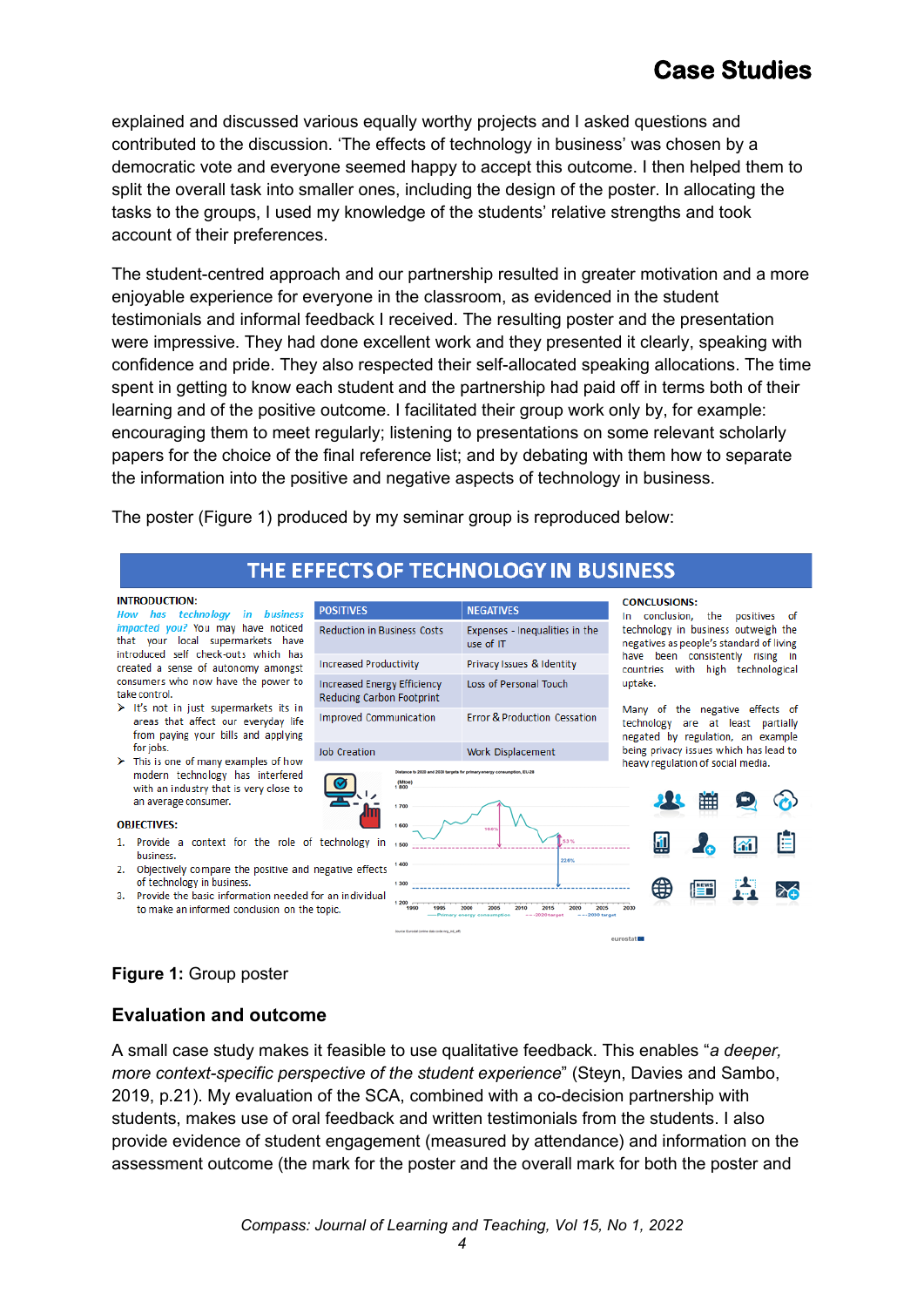the reflective report). As my group was part of a larger group of PPD students, I am not able to report specifically on their end-of-module feedback.

My intervention to adopt a joint decision-making partnership was followed by a new consensus across the class, which manifested itself in very positive oral feedback to me and other students on campus. The students all told me that they felt engaged and part of the process of learning. At a formal meeting with all PPD students, my group stood out in expressing that they were happy with the module. After the meeting, my head of department remarked on this to me and asked me what I was doing with my students. Attendance was consistently good and the students even managed to encourage one of their number, who had been absent for personal reasons, to go back to the library and into class.

For the poster, the group was awarded a high mark of 90%. This mainly reflected the quality of the content, analysis and the presentation, which was meticulously timed and organised to allow each of them to have a small role. Students in my group achieved a mean mark (combining poster and individual reflective report) of 69.4%, which compares favourably with the average mark of 57.3% across all students doing the course.

I told the students that I wanted to write up our experience as a case study and they all offered to contribute with a testimonial or written feedback. I report here testimonials from three students in my seminar group (who all granted permission for their words to be reported):

The "*collaborative method of teaching the PPD module meant that we as students were at the centre of the process of learning which meant that the material became more engaging and we were able to achieve better outcomes given that we were granted some power. The lecturer's support and partnership with us was so beneficial to our learning. As a PPD class we were able to look beyond each other's education qualification, to skillset, drive and personality which were key in creating the warm and non-judgemental environment we had going on*".

"*There was a very healthy form of dialogue amongst all of us. …The learning environment was both informative and fun, and also tailored to us being university students, so there was more maturity amongst all of us in the class and our relationship with our lecturer*."

Our lecturer "*ensured that every member of the class had an opportunity to have their voices heard and encouraged the shyer members of the class – myself included – to engage in more group discussions and build our confidence*."

### **Conclusions**

This is only a small-scale case study, based on a single semester, but it shows that there are many diverse ways to engage students in face-to-face teaching of small groups in order to achieve better outcomes. I regularly use an SCA, but the addition of a partnership approach was new to me and, in my view, the results were extremely encouraging. Putting this into a broader context, there is evidence that the SaP experience may have longer-term benefits to students, in terms of their skills and even their future employability (Pauli, Raymond-Barker and Worrell, 2016).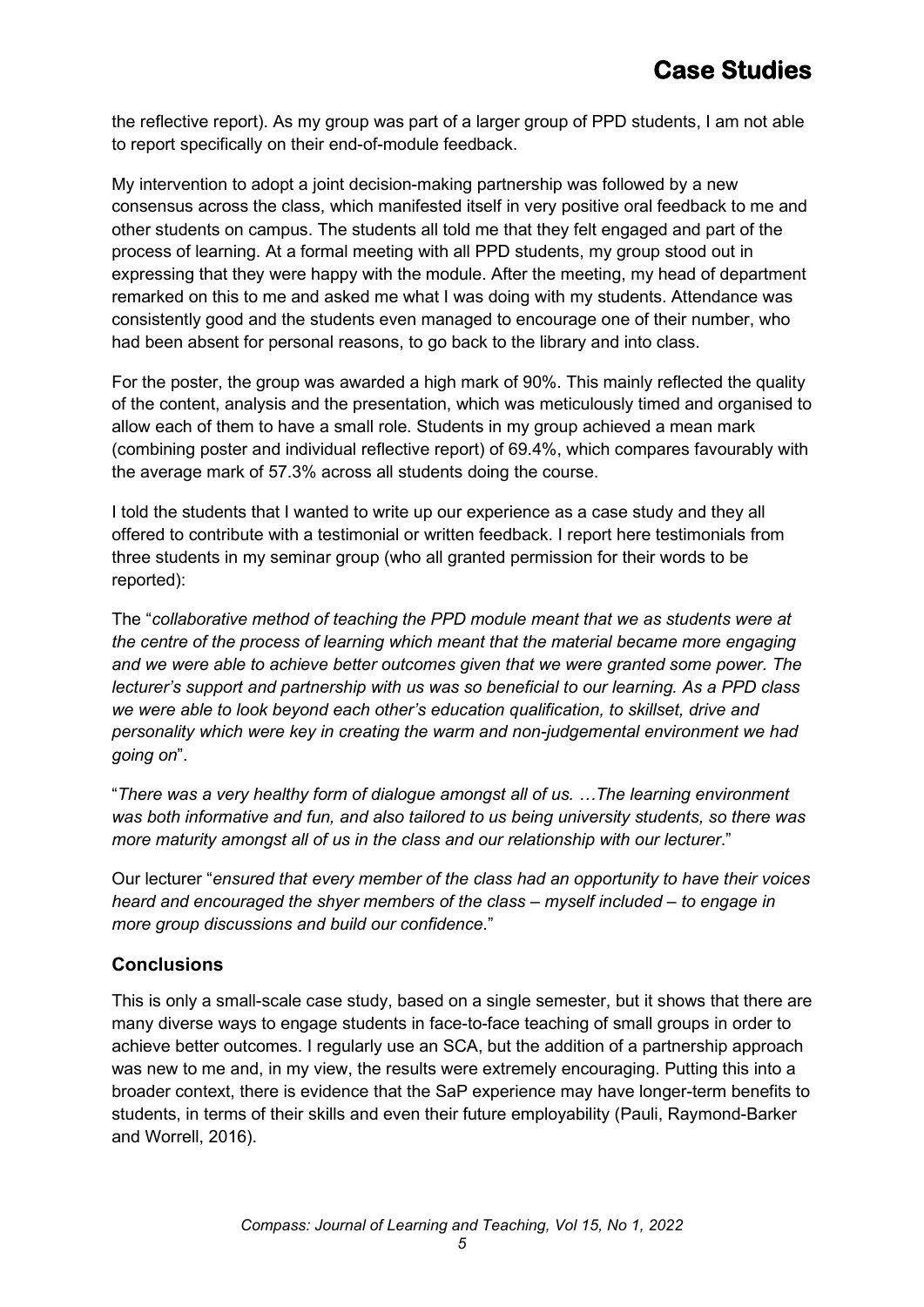It has to be acknowledged, however, that this is just one case study and my approach might not be suitable for other compulsory courses, especially where teaching of content may be more rigid. Moreover, more thinking would be required to adapt the methods used for larger seminar groups. A final caveat is that, in a student-centred framework, whether pure or combined with other variations, there are other hidden factors which may play a role in a successful learning approach: for example, the authority and personality of the lecturer. Baeten *et al*. (2010, p.243) make the point that: "… *teachers play a role; if they are involved and oriented towards students and changing their conceptions, students are inclined to use a deep approach*."

Despite these limitations, I think that there might be more general lessons that go wider than how a specific PPD course is designed and delivered. This case study shows that a modest partnership with the students can release a lot of talent and creativity, resulting in greater engagement and better outcomes. The main implications I draw from this are that we need to involve students more in the design of modules and find ways to empower them. This will not be easy, but there are surely ways to create some additional flexibility and give students more control over the creation of their work, if it leads to increased engagement with their studies.

### **Reference list**

Baeten, M., Kyndt, E., Struyven, K. and Dochy, F. (2010) 'Using student-centred learning environments to stimulate deep approaches to learning: Factors encouraging or discouraging their effectiveness.' *Educational Research Review,* 5(3), 243-260. Available at: <https://doi.org/10.1016/j.edurev.2010.06.001> (Accessed: 20 March 2021).

Bovill, C. (2014) 'An investigation of co-created curricula within higher education in the UK, Ireland and the USA.' *Innovations in Education and Teaching International*, 51(1), 15-25. Available at:<https://doi.org/10.1080/14703297.2013.770264> (Accessed: 20 March 2021).

Bovill, C., Felten, P. and Cook-Sather, A. (2014) 'Engaging students as partners in learning and teaching (2): practical guidance for academic staff and academic developers.' International Consortium on Educational Development Conference, Stockholm, Sweden, 16- 18 June. Available at: [https://www.researchgate.net/publication/271200592\\_Engaging\\_Students\\_as\\_Partners\\_in\\_L](https://www.researchgate.net/publication/271200592_Engaging_Students_as_Partners_in_Learning_and_Teaching_2_Practical_guidance_for_academic_staff_and_academic_developers) earning and Teaching 2 Practical guidance for academic staff and academic develop

[ers](https://www.researchgate.net/publication/271200592_Engaging_Students_as_Partners_in_Learning_and_Teaching_2_Practical_guidance_for_academic_staff_and_academic_developers) (Accessed: 20 March 2021).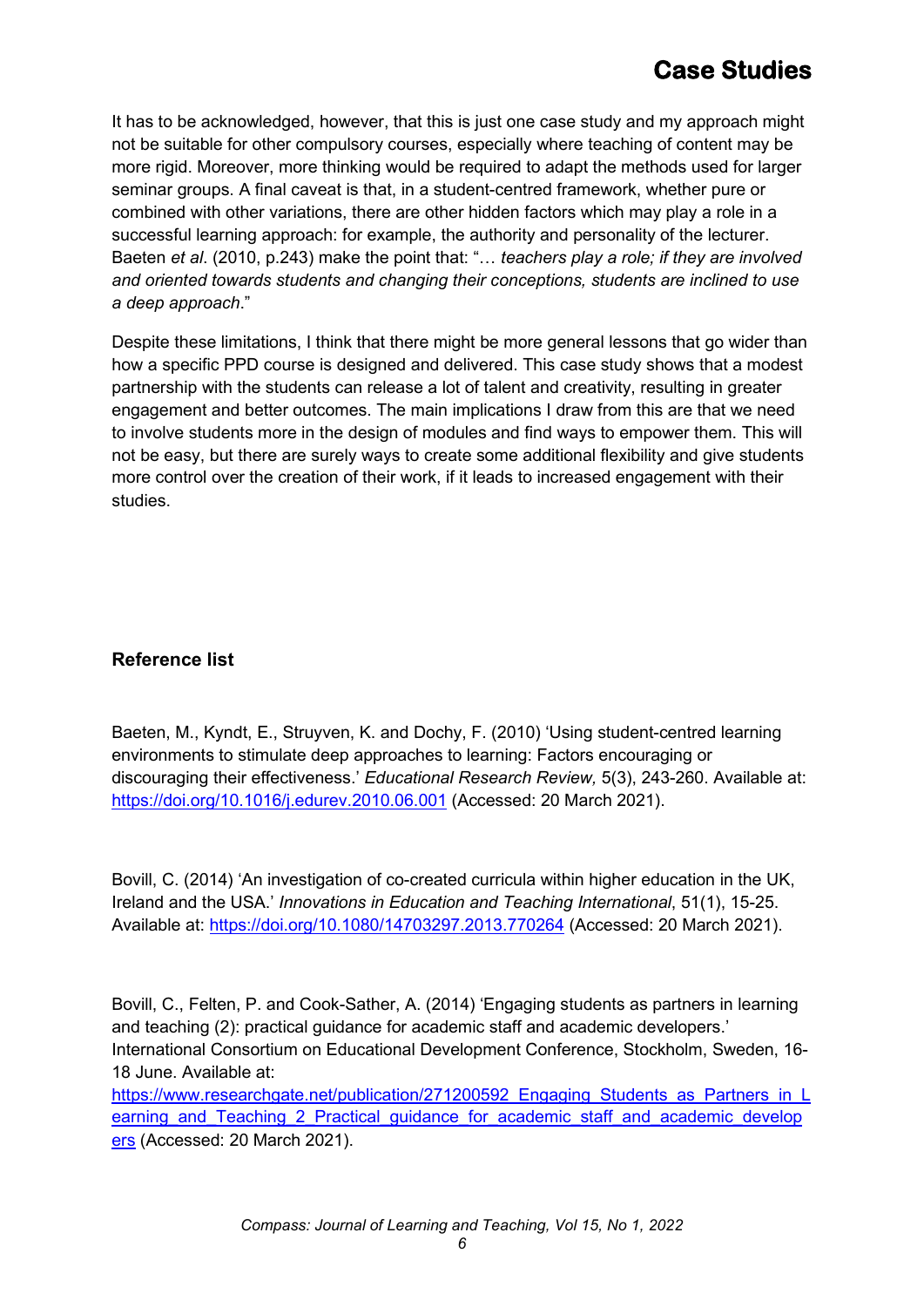Cook-Sather, A., Bovill, C. and Felten, P. (2014) *Engaging Students as Partners in Teaching and Learning: A Guide for Faculty*. San Francisco: Jossey-Bass. ISBN: 978-1-118-43458-1

Elpidorou, A. (2018) 'The bored mind is a guiding mind: toward a regulatory theory of boredom.' *[Phenomenology and the Cognitive Sciences,](https://link.springer.com/journal/11097)* 17(3), 455-484. Available at: <https://link.springer.com/article/10.1007/s11097-017-9515-1> (Accessed: 29 March 2021).

Frambach, J., Driessen, E., Beh, P. and Van der Vleuten, C. (2014) 'Quiet or questioning? Students' discussion behaviors in student-centered education across cultures.' *Studies in Higher Education,* 39(6), 1001-1021. Available at: <https://doi.org/10.1080/03075079.2012.754865> (Accessed: 17 March 2021).

Harju, A. and Åkerblom, A. (2017) 'Colliding collaboration in student-centred learning in higher education.' *Studies in Higher Education*, 42(8), 1532-1544. Available at: <https://doi.org/10.1080/03075079.2015.1113954> (Accessed: 17 March 2021).

Healey, M., Flint, A. and Harrington K. (2014) 'Engagement through partnership: students as partners in learning and teaching in higher education.' Available at: [https://www.heacademy.ac.uk/sites/default/files/resources/engagement\\_through\\_partnership](https://www.heacademy.ac.uk/sites/default/files/resources/engagement_through_partnership.pdf) [.pdf](https://www.heacademy.ac.uk/sites/default/files/resources/engagement_through_partnership.pdf) (Accessed: 17 March 2021).

Healey, M. and Healey, R. (2019a) ['Student-staff partnership comes of age.](https://www.advance-he.ac.uk/news-and-views/student-staff-partnership-comes-age)' Available at: <https://www.advance-he.ac.uk/news-and-views/student-staff-partnership-comes-age> (Accessed: 6 April 2020).

Healey, M. and Healey, R. (2019b) 'Student engagement through partnership.' Available at: <https://www.mickhealey.co.uk/wp-content/downloads/2020/02/SaP-Guide-Updated.pdf> (Accessed: 28 July 20).

Healey, M. and Jenkins, A. (2009) 'Developing Undergraduate Research and Inquiry.' York: Higher Education Academy. Available at: [https://s3.eu-west-](https://s3.eu-west-2.amazonaws.com/assets.creode.advancehe-document-manager/documents/hea/private/developingundergraduate_final_1568036694.pdf)[2.amazonaws.com/assets.creode.advancehe-document](https://s3.eu-west-2.amazonaws.com/assets.creode.advancehe-document-manager/documents/hea/private/developingundergraduate_final_1568036694.pdf)[manager/documents/hea/private/developingundergraduate\\_final\\_1568036694.pdf](https://s3.eu-west-2.amazonaws.com/assets.creode.advancehe-document-manager/documents/hea/private/developingundergraduate_final_1568036694.pdf) (Accessed: 27 March 21).